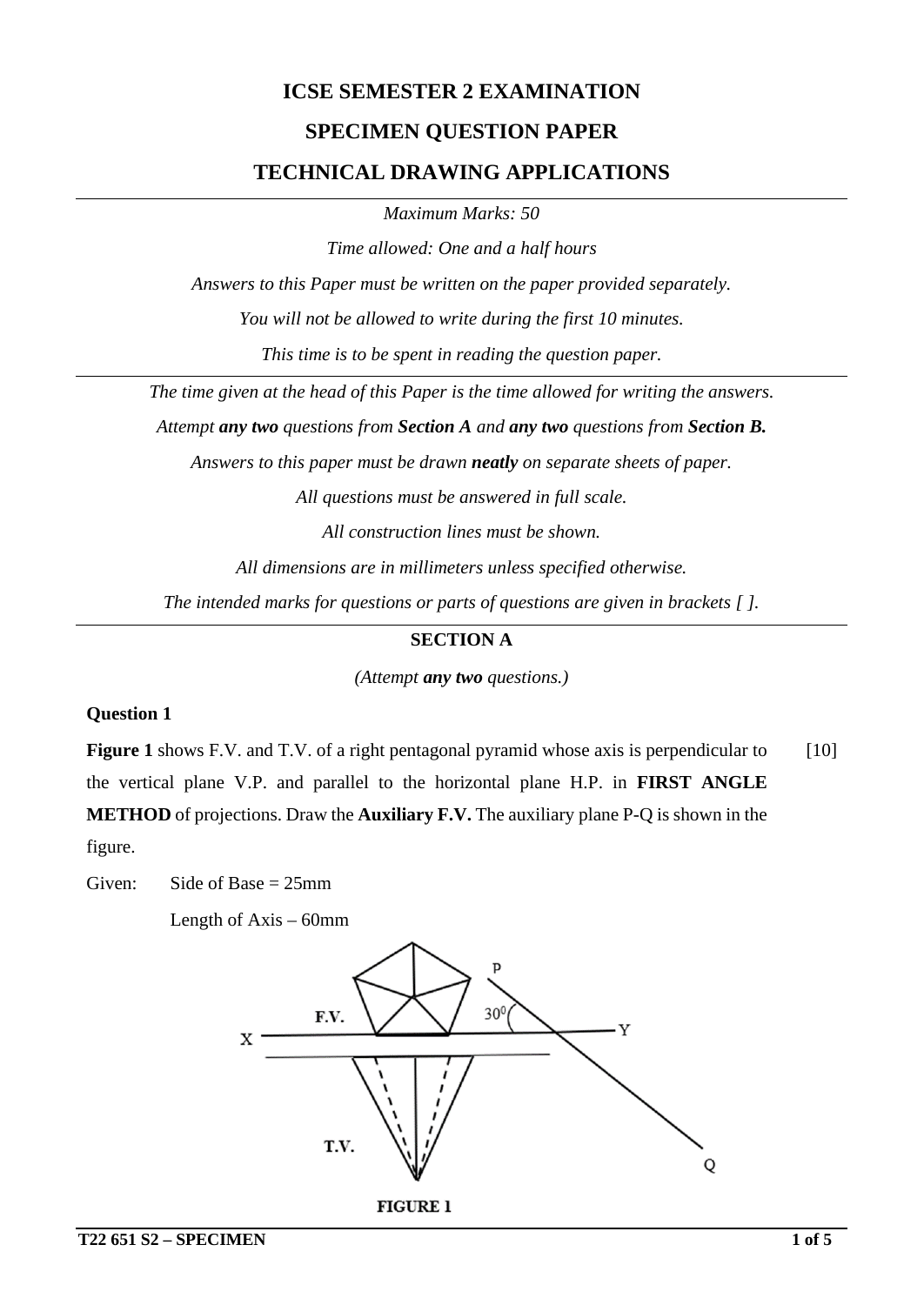# **Question 2**

Refer to **Figure 2** given below. It shows the Front View & Top View of an object in the **FIRST ANGLE METHOD** of projections. [10]

Draw the **OBLIQUE VIEW** if the receding axis is inclined at 45<sup>o</sup> to the horizontal.

**(DO NOT INSERT ANY DIMENSIONS)**



**FIGURE 2**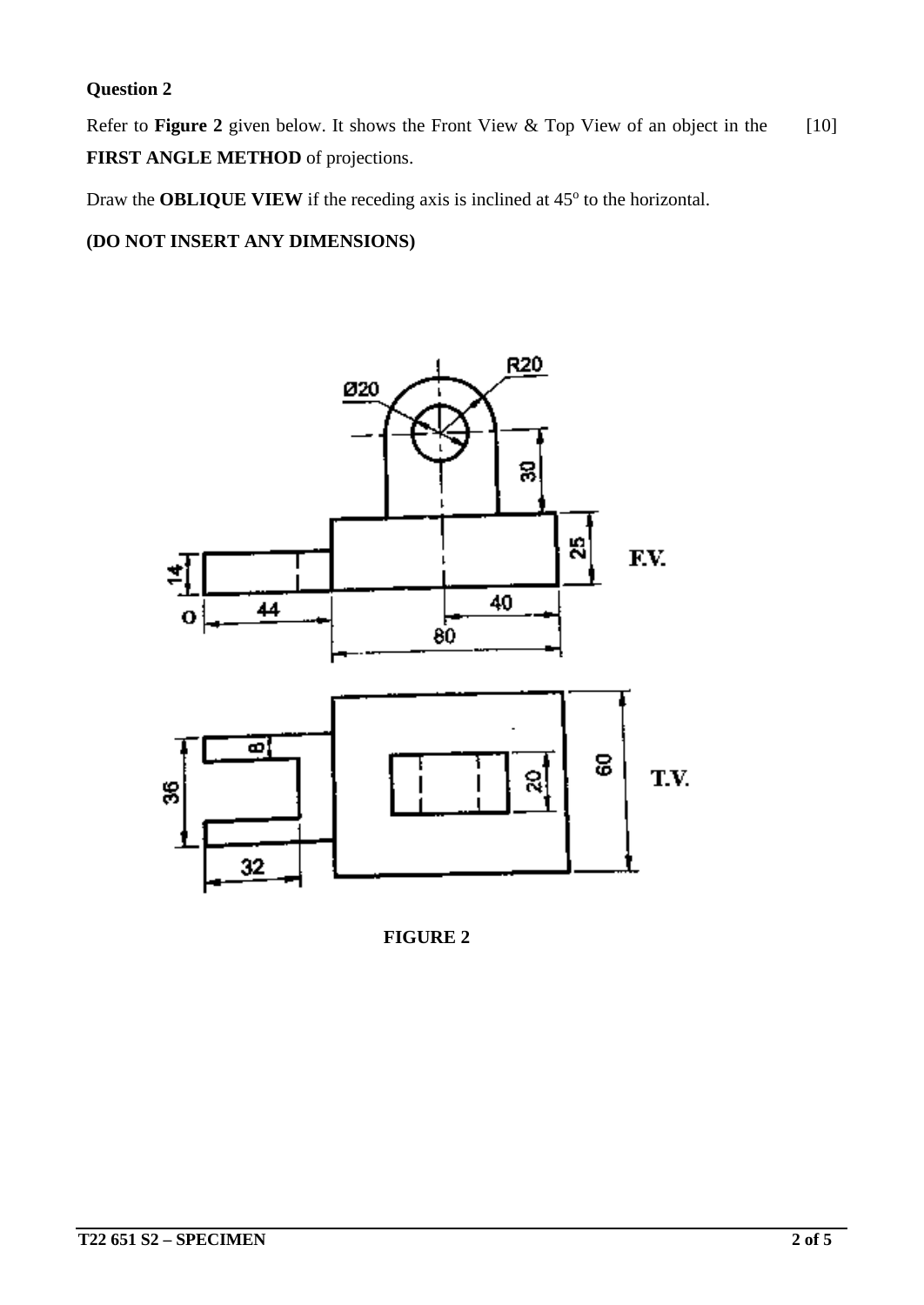#### **Question 3.**

Draw F.V., T.V., R.H.S.V. and Lateral Development of a right circular cylinder, whose axis is perpendicular to the horizontal plane H.P. and parallel to the vertical plane V.P. [10]

Base Radius =  $21$ mm, Axis =  $70$ mm.

**(**USE **THIRD ANGLE METHOD** OF PROJECTION**)**

#### **SECTION B**

*(Attempt any two questions from this Section.)*

#### **Question 4.**

Refer to **Figure** given below. Using the **FIRST ANGLE METHOD** of projections draw the: [15]

- (i) Front View
- (ii) Sectional Right Hand Side View (along section plane A-A)

### **(DO NOT INSERT ANY DIMENSIONS)**



**FIGURE 3**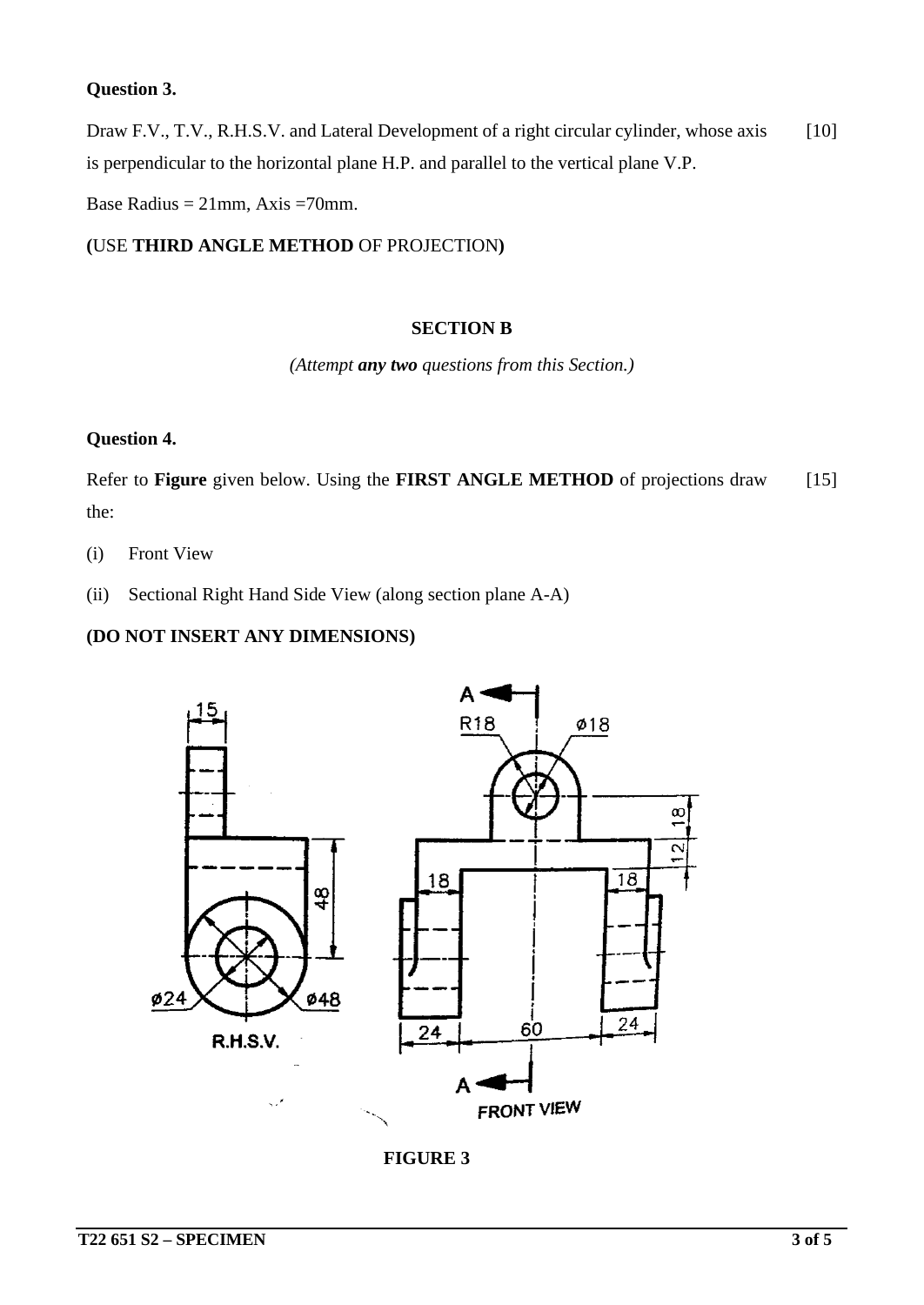## **Question 5.**

Refer to **Figure 4** given below. It shows the F.V. and T.V. of a right hexagonal pyramid in **FIRST ANGLE METHOD** of projections. Its axis is perpendicular to the horizontal plane and parallel to the vertical plane. It is cut by a section plane which is perpendicular to the vertical plane and inclined at  $45^0$  to the horizontal plane. The vertical trace V.T. is shown in the figure. [15]

Given: Side of Base =35mm

Length of  $Axis = 75$ mm

Draw the:

- (i) Front View
- (ii) Sectional Top View
- (iii) True Shape of section



**FIGURE 4**